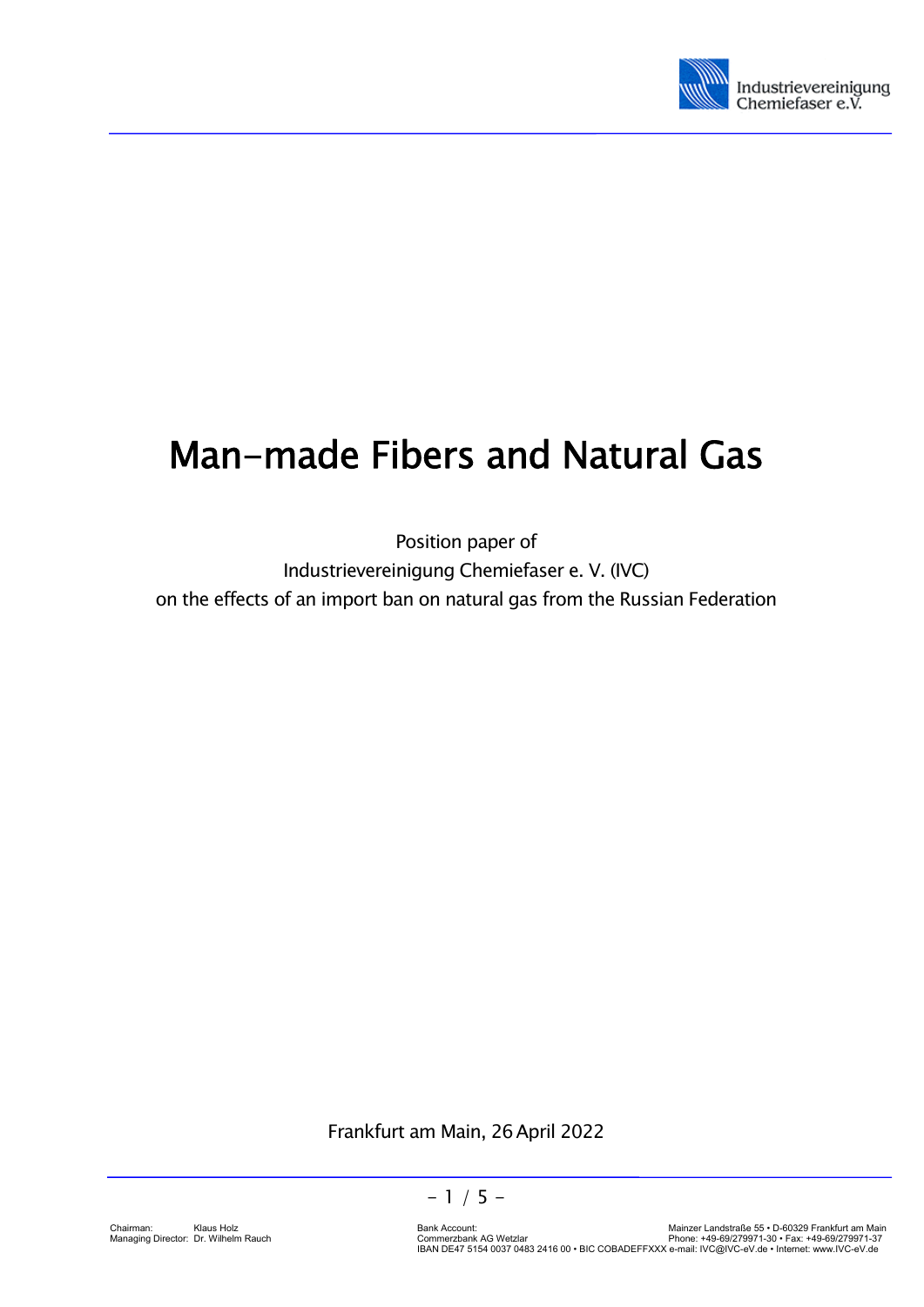

## Background

Man-made fibers are produced for a wide variety of applications; the largest quantities go into the production of indispensable technical and medical-hygiene products.

Man-made fiber production requires natural gas exclusively for thermal purposes. Many sites are supplied by combined gas-and-steam power plants, which are not capable of partial load operation, i.e. cannot be run at reduced power. For full-load operation, an uninterruptible steam supply is needed.

The military conflict with Ukraine caused by the Russian Federation has already triggered numerous sanctions against the Federation in the Western world. In Germany in particular, calls for a halt to Russian natural gas supplies have sparked a heated debate: The question arises as to whether such a boycott would be economically justifiable and whether the resulting damage to the country's industrial architecture can be compensated. In recent years, Germany has increasingly developed natural gas as a bridging technology – with the aim of substituting power plants operated with other fossil fuels or nuclear energy until sufficient amounts of "renewable" energy are available. Up until then, Germany is dependent on the Russian Federation for energy: According to statements from the Federal Ministry of Economics and Climate Protection (BMWK), the shares of primary energy sources purchased from the Federation are ca. 55 % for natural gas, 50 % for coal and 35 % for mineral oil.

# Impact of a natural gas embargo on man-made fiber production

What would the immediate halt of Russian natural gas supplies really mean? If natural gas were no longer available, 5 to 14 days would be required for a proper and complete shutdown of the man-made fiber production plants. This is because alongside safety and process-related aspects, also regulatory issues must be taken into account, as both shutdown and startup processes are non-operational states of plants that have be monitored in close coordination with the competent public authorities in procedures that last several weeks.

Depending on the location and size of the plants, a short-term outage due to a lack of natural gas would result in average losses of EUR 5 million/plant. In addition, an ongoing daily loss would have to be expected which could be in the order of e.g. 250 000 EUR/day/plant, depending on the location.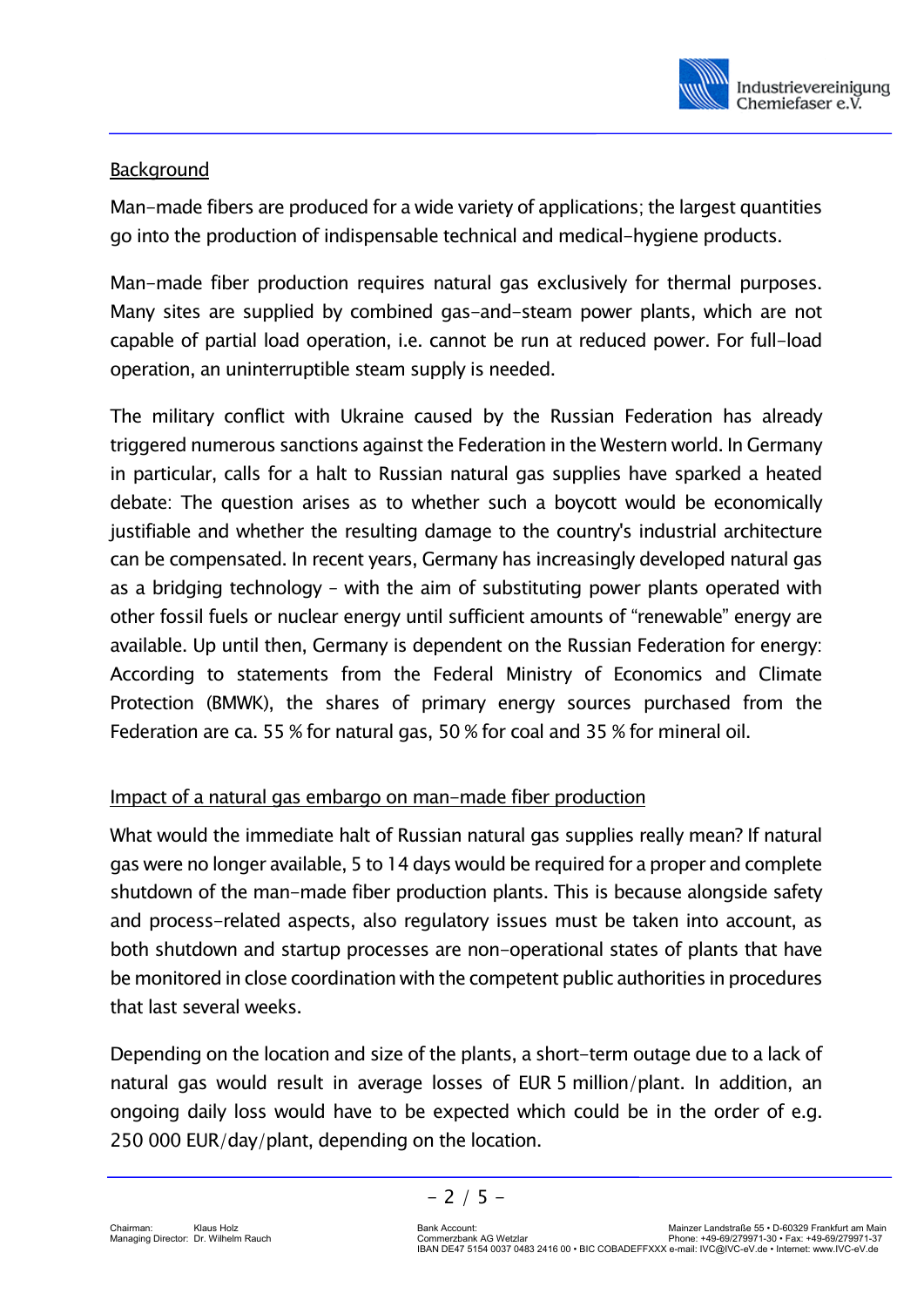

Furthermore, restarting the plants is questionable if supply chains could no longer be serviced and customers globally look for other suppliers in the meantime. Thus, entire sites would be at risk.

## Compensation for lacking natural gas supplies

The vast majority of power plants used for the production of man-made fibers, especially the highly efficient combined gas-and-steam power plants based on the principle of cogeneration with efficiencies of 90 %, are designed exclusively for the use of natural gas. Quite often, there are no technical facilities for operating gas turbines or steam boilers with fuels other than natural gas. Only in exceptional cases could a switch be made to mineral oil. However, even in these cases, the necessary stockpiling of mineral oil is designed only for a short-term failure of the gas burners. A change to base-load supply with mineral oil could take a time window of between 3 and 56 months, depending on the type of plant and taking into account licensing requirements. The use of hydrogen as an energy source is only possible in the very long term.

# Conversion costs of the production plants

In the few cases where natural gas can be substituted, investment costs of EUR 250 million/plant can be incurred, depending on the emission level of the converted plant. Add to this the higher operating costs. In a conversion to "green" hydrogen, operating costs of EUR 100 million/year/plant are expected.

#### Position of the man-made fiber industry in Germany, Austria and Switzerland

If the continuous supply of natural gas were to be interrupted, there would be immense losses for the man-made fiber producers, which might even lead to the destruction of the entire local industry. The losses consist, on the one hand, of the technical damage due to an uncoordinated shutdown of plants and, on the other, of market-related consequential damage resulting from losses in production and product sales.

Customers along the value chain of the man-made fiber producers located here need to remedy such losses and find new producers on the world market. With China's global market share in man-made fiber production already exceeding 70 %, a scenario is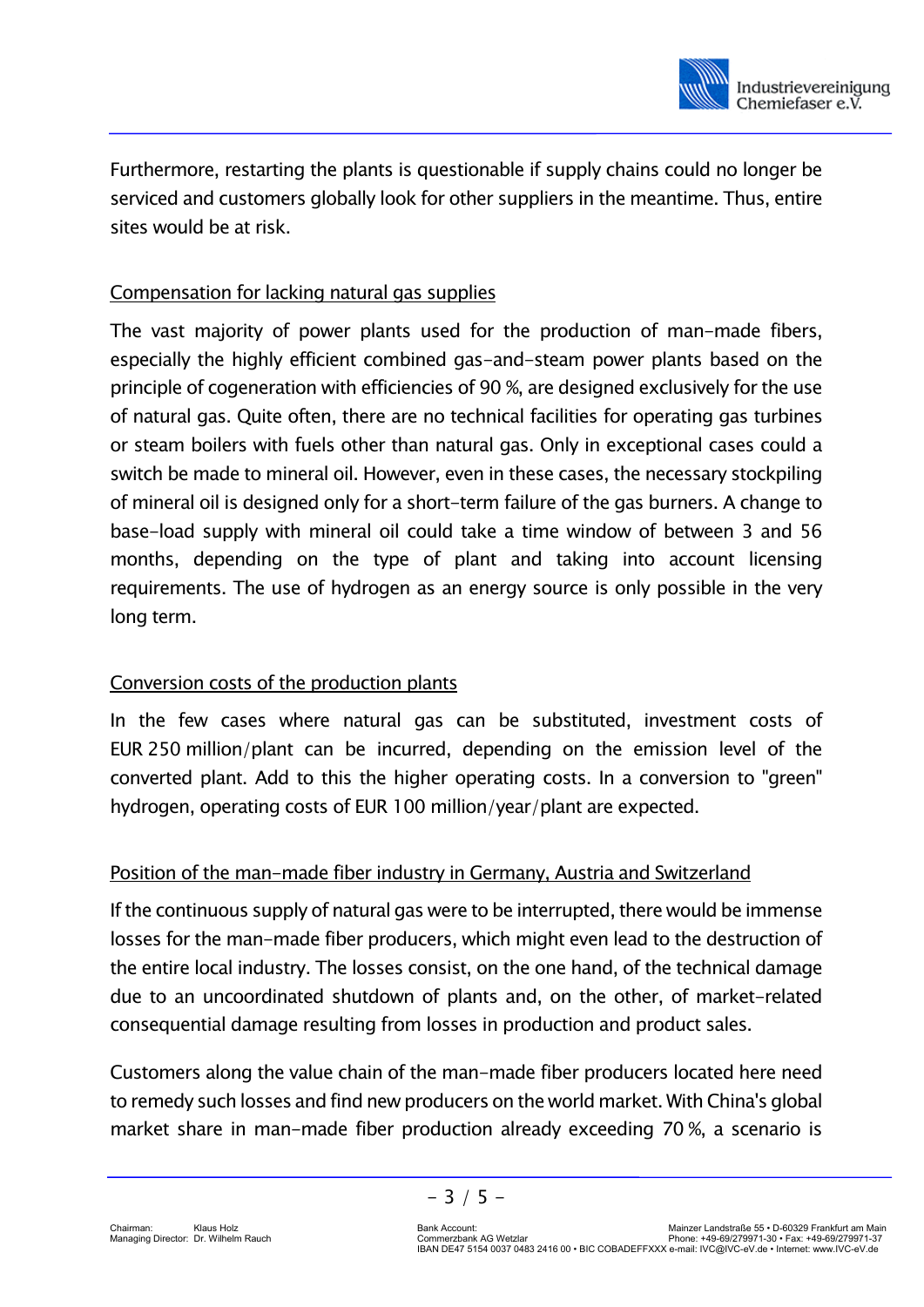

more than realistic that China will also take over these supply chains, thus leading to an even greater dependence on China.

A natural gas embargo imposed by the European Union on the Russian Federation would not only mean the cessation of production and the end for man-made fiber producers, but also for other industries such as basic chemicals, paper, metal production and glass and ceramics manufacturing, as well as their related sectors and that would affect large companies and SMEs alike, as the German economic institute Institut der Deutschen Wirtschaft Köln e. V. (IW Köln) concluded in its summary report 40/2022 of April 2022: "No one can accurately predict what future these businesses would then still have in Germany. That would be an unprecedented development."

The Industrievereinigung Chemiefaser e. V. (IVC) believes that the economic and global political future of our country can only be secured with a strong industrial base in Germany. Therefore, weighing up all positions and influencing factors and assessing the consequences for labour and the market economy, we cannot support a shortterm natural gas embargo on Russia.

#### About us

As a nationwide association of the important and innovative man-made fiber manufacturers in Germany, Austria and Switzerland, the Industrievereinigung Chemiefaser e. V. (IVC) has been committed to the common economic, technical, ecological and idealistic interests of its membership for more than 60 years and provides information on all aspects of man-made fibers.

The IVC sees itself as the speaker for the man-made fiber industry. The association is the link between its members and politics as well as scientific institutes and an expert contact on all points related to man-made fibers.

The IVC receives no financial support or donations from the public sector and is therefore politically independent. The association is financed exclusively by its members and is listed in the European Transparency Register under the number 49913771894-86 and in the Lobby Register for the representation of interests towards the German Bundestag and the Federal Government under the register entry R000411.